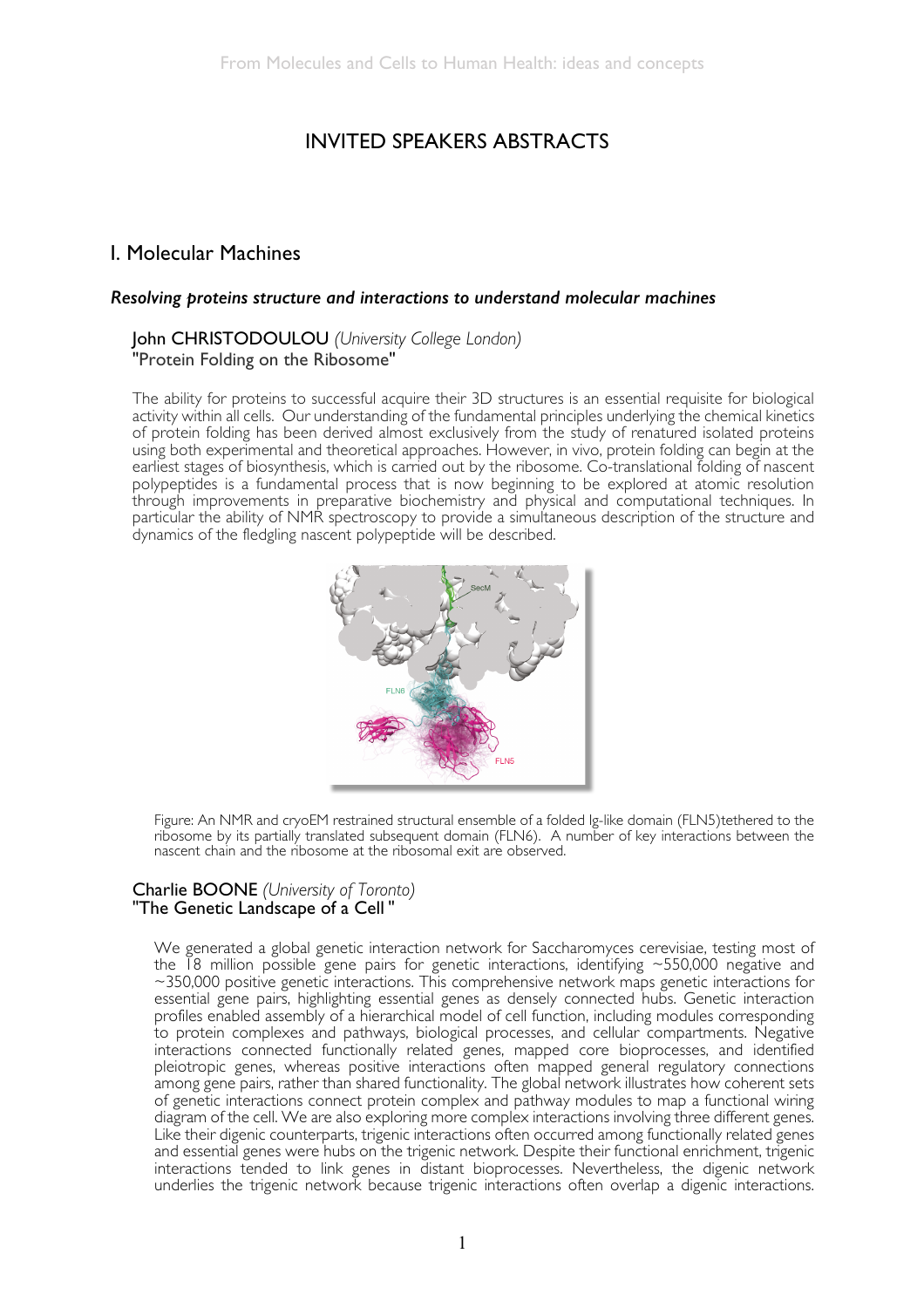Astoundingly, we estimate that the global trigenic interaction network is  $\sim$ 100-fold larger than the global digenic network, highlighting the potential for complex genetic interactions to impact the biology of inheritance, including the genotype to phenotype relationship.

# Tom KERPPOLA *(University of Michigan, Ann Arbor)* "Visualization of transcription regulatory complexes in animals and Development of drugs for rare cancers"

Investigation of molecular mechanisms under physiological conditions requires new methods for the detection of macromolecular complexes in tissues and organs. Our laboratory has developed methods to visualize protein interactions in cells and tissues that are based on complementation between fragments of fluorescent proteins (bimolecular fluorescence complementation analysis). We present an adaptation of these methods to study protein complex binding at specific genetic loci on Drosophila polytene chromosomes. These methods facilitate genome-wide visualization of protein complexes on chromatin in single cells.

One area where the investigation of molecular mechanisms in animals is important is the study of responses to drugs and synthetic compounds. Animals can recognize and respond to xenobiotic compounds, including drugs, and can protect cells from the effects of such compounds. These mechanisms mediate the resistance to drug treatment that often develops in response to cancer chemotherapy.

We investigated the mechanisms of transcription regulation by the xenobiotic response regulators dKeap1 and CncC (homologues of mammalian Keap1 and Nrf2) in Drosophila larvae. Visualization of chromatin binding by dKeap1 and CncC separately and in complexes on polytene chromosomes revealed that they bind and regulate genes that are transcribed in response to endocrine hormones (ecdysteroids). The mechanisms whereby dKeap1 and CncC regulate these genes differ from the mechanisms whereby they regulate transcription in response to xenobiotic compounds.

The limited understanding of molecular mechanisms that determine drug pharmacodynamics and pharmacokinetics is a major cause of the low success rate of drug development. We present the initial results of our efforts to repurpose compounds for the treatment of rare endocrine cancers. We focus on compounds that have undergone advanced pre-clinical characterization to reduce the likelihood of unfavorable outcomes during late stage development and in clinical trials. The initial results suggest that consideration of bioavailability and bioactivity at an early stage of drug development can improve the likelihood that the prospective drugs benefit patients.

#### Mark HOCHSTRASSER *(Yale University, New Haven)*

#### "Distinct Toxin-Antidote Modules Underlie Reproductive Manipulation of Insect Hosts by Intracellular Bacteria *Wolbachia*"

Wolbachia are obligate intracellular bacteria that infect many species, including nearly two-thirds of all insect species. These symbionts often manipulate host reproduction to enhance their inheritance through the female germline. The most common mechanism of reproductive alteration is called cytoplasmic incompatibility (CI), wherein eggs from uninfected females fail to develop when fertilized by sperm from Wolbachia-infected males. By contrast, if infected females mate with either infected or uninfected males, the resulting embryos are fully viable. CI is a potent gene-drive mechanism that impacts population structure and evolution of new species, but its molecular mechanisms have remained uncertain. Here we show that Wolbachia operons encoding either a deubiquitylating enzyme (DUB) called CidB or a nuclease called CinB can induce CI. In transgenic fruit flies, the DUB or nuclease appears to act as a toxin when sperm introduce either into eggs. The Wolbachia DUB and nuclease proteins are encoded by genes that are each downstream of factors that bind in a cognate-specific fashion to these enzymes. When expressed in yeast, the DUB or nuclease proteins are also toxic, and their enzyme activity is required for toxicity. Toxicity is suppressed by coexpression of the cognate upstream factor. Our data suggest several distinct mechanisms for CI involving toxin and antidote-like proteins secreted into germline cells by resident bacteria. These results have potential practical applications in limiting the populations of disease vectors, such as the mosquitoes that carry Zika or dengue fever viruses, or insect crop pests.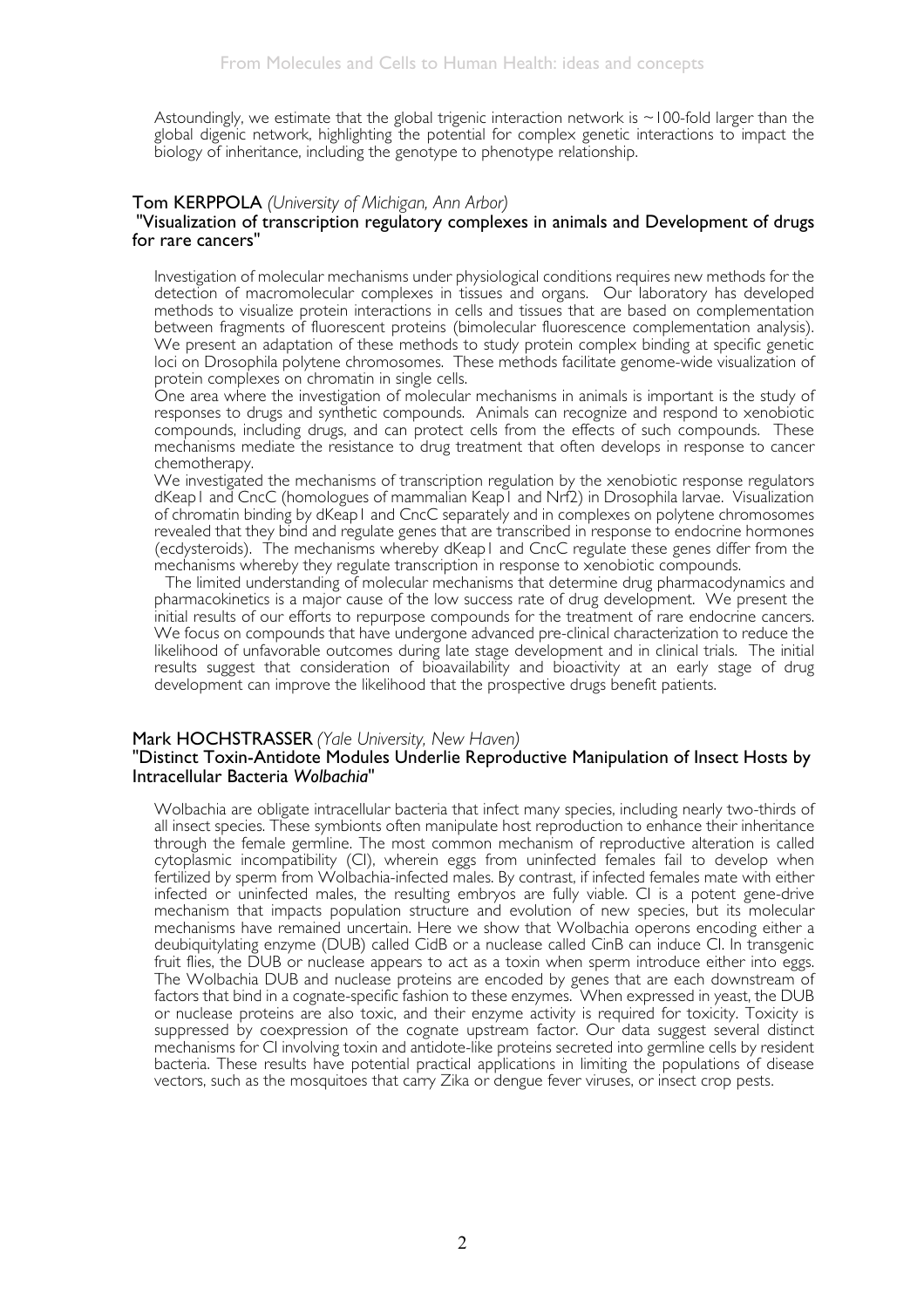# Tomas KIRCHHAUSEN *(Harvard University, Boston)* "Imaging subcellular dynamics from molecules to multicellular organisms"

Frontier optical-imaging modalities exemplified by the lattice light-sheet microscope invented by Eric Betzig sets new visualization standards for analyzing and understanding sub-cellular processes in the complex and dynamic three-dimensional environment of living-cells in isolation and within tissues of an organism. By using ultra-thin sheets of light to rapidly illuminate biological samples with extremely low photon doses, 3D experiments previously limited to seconds or minutes by photo-bleaching or by photo-toxicity, can now be done at diffraction limited resolution and high-temporal precision with unprecedented duration of minutes or hours. We believe this ability to image with minimal perturbations is ideally suited to support hypothesis-generating research geared towards new discoveries.

The talk will illustrate how we use lattice light-sheet microscopy to 'see' in three dimensions the intracellular delivery of RNAi and antisense oligonucleotides in cells maintained in tissue culture conditions and also will describe our most recent efforts using lattice light sheet microscopy with adaptive optics to link processes that mediate and regulate the movement of vesicular carriers throughout cells and the biogenesis of organelles in both, isolated cells maintained in tissue culture conditions and cells within tissues of a living zebrafish embryo.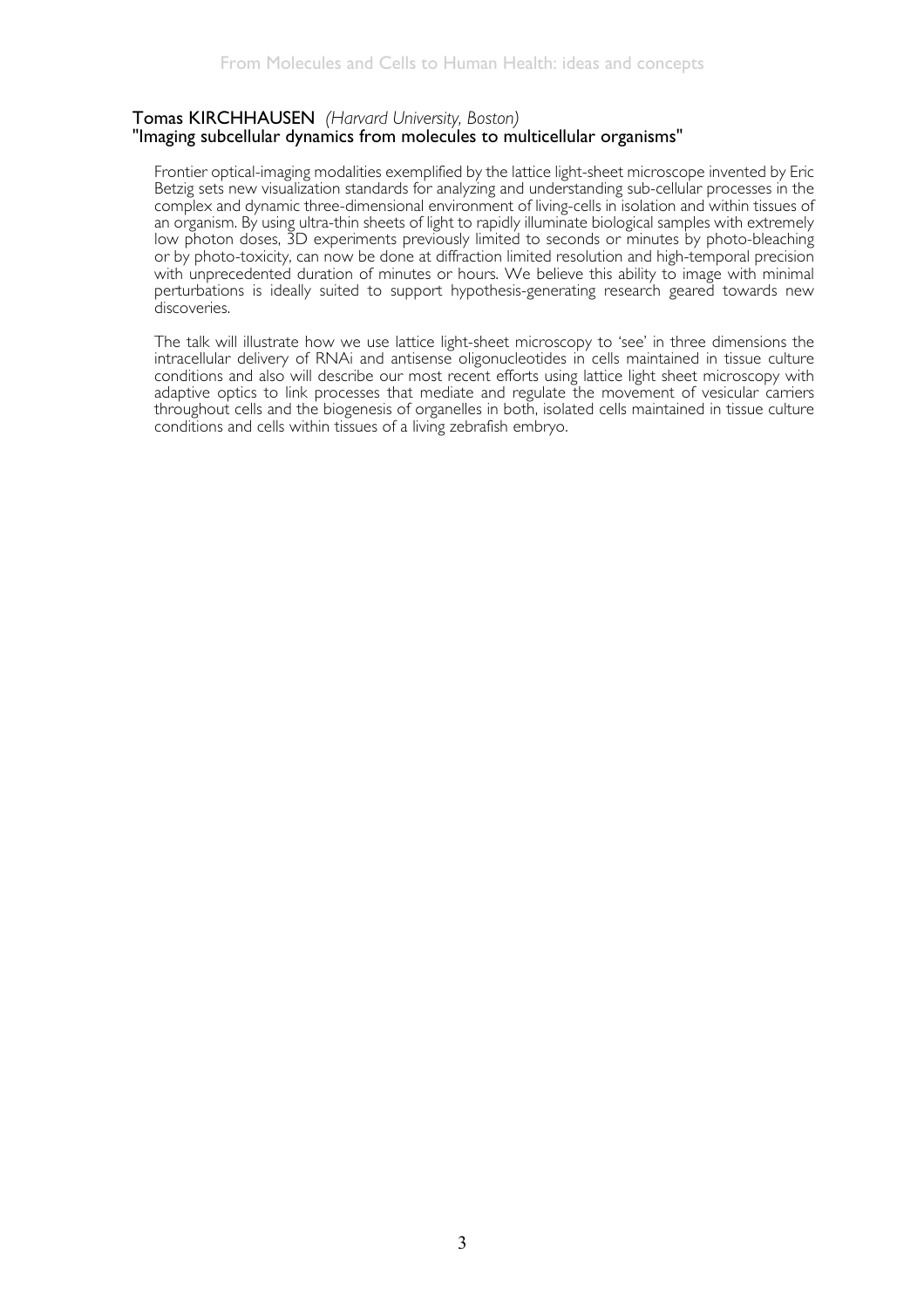### II. Cellular Pathways and Mechanisms

### *Cellular Pathways and Mechanisms*

### Vivek MALHOTRA *(Centre for Genomic Regulation, Barcelona)* "Building a machine at endoplasmic reticulum for collagen export"

Secreted collagens compose 25% of our dry body weight and necessary for tissue organization, and skin and bone formation. But how are these bulky cargoes that are too big to fit into a conventional COPII vesicle exported from the ER? Our discovery of TANGO1 (Bard, Nature 2006; Saito, Cell 2009; Saito, Mol Biol Cell 2011; Santos, J Cell Biol 2016; Malhotra, Ann Rev Cell Dev Biol 2019), a ubiquitously expressed, ER-exit-site-resident, transmembrane protein has made the pathway of collagen secretion amenable to molecular analysis. TANGO1 acts as a scaffold to connect collagens in the lumen to COPII coats on the cytoplasmic side of ER. However, the growth of the collagen containing mega transport carrier is not simply by accretion of a larger COPII coated patch of ER membrane, but instead by rapid addition of premade small vesicles. This mode of transport carrier formation is fundamentally different from that used to produce small COPII vesicles. We have seen that TANGO1 rings the ER exit site and thus organizies a sub compartment within the ER (Nogueira, eLife 2014; Santos, eLife 2015; Raote, J Cell Biol 2017). We have now mapped all the components that work in concert along with the cargo to assemble TANGO1 into a ring (Raote et al., 2018. In review). Mathematical modelling, biochemistry and super resolution microscopy based analyses of this process will be discussed.



TANGO1-family proteins (cyan) assembly into a ring at an ERES is mediated by interactions 1. with COPII (orange) 2. with triple helical collagen (purple), 3. amongst the TANGO1 family proteins 4. with the NRZ tether (dark blue) which links TANGO1 to ERGIC membranes. TANGO1 acts as a lineactant, delaying the binding of the outer COPII coat and allowing for the formation of a megacarrier.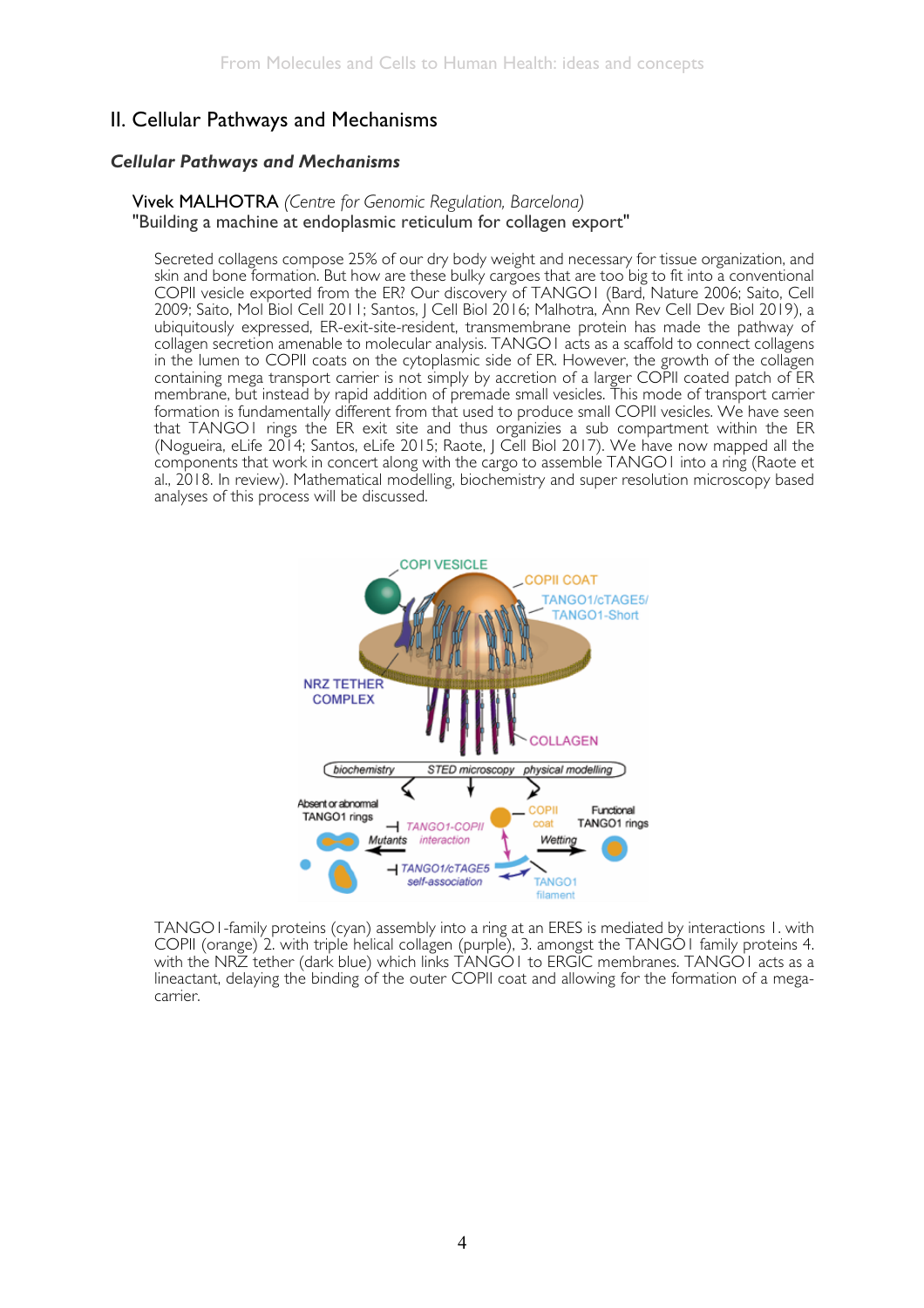# Alberto LUINI *(Istituto Biochimica Proteine, Roma)* "Auto-regulatory mechanisms help the membrane transport apparatus to perform in a safe, stable and optimal fashion"

Maintaining the homeostasis and optimal performance of cell processes and organelles is the task of auto-regulatory systems. Some such systems have proven to be of great relevance in human physiology and pathology. We have embarked on a plan to uncover the auto-regulatory systems operating in the transport pathways. Here we describe an auto-regulatory device that helps to maintain the homeostasis of the Endoplasmic Reticulum (ER). The cargo-recruiting subunit of the COP-II coat complex, sec24, doubles as a sensor of folded cargo and, upon cargo binding, acts as a guanine nucleotide exchange factor to activate the signalling protein  $Ga12$ .  $Ga12$  in turn activates a complex signalling network that accelerates ER export and attenuates proteins synthesis, preventing large fluctuations of folded and potentially active cargo that could be harmful to the cell or the organism. We term this mechanism as AREX (for AutoRegulation of ER eXport). The impairment of AREX function results in inefficient secretion and accumulation of cargo in the ER. Genetic defects in AREX proteins correlate with problems in secretion and with disease in humans.

# Jingshi SHEN *(University of Colorado-Boulder)* "Genome-scale dissection of mammalian membrane trafficking – new players and unexpected mechanisms"

Cargo proteins moving between organelles are transported by membrane-enclosed vesicles. The core engines mediating vesicle trafficking are now well established. However, we are only beginning to understand the regulatory networks superimposed upon the core engines to adjust the rate and direction of membrane transport according to physiological demands. The advent of the revolutionary CRISPR-Cas9 genome editing system enabled us to systematically identify new components of the regulatory networks. We developed new screening platforms and performed unbiased genome-wide CRISPR genetic screens to dissect the exocytosis and endocytosis of cell surface transporters, fundamental processes in cell physiology. Our screens identified known regulators but most of the hits were not previously known to regulate the pathways. I will focus on the unexpected mechanisms of RABIF/MSS4 in exocytosis and AAGAB in endocytosis. I will also discuss how the principles uncovered in our studies shed light on vesicle trafficking in general.

### David DRUBIN *(UC Berkeley)*

#### "Harnessing actin dynamics for endocytic trafficking"

Clathrin-mediated endocytosis (CME) is the best-studied pathway by which cells selectively internalize molecules from the plasma membrane and surrounding environment. We study this process by live-cell microscopy in yeast and mammalian cells. The yeast studies have revealed a regular sequence of events necessary for endocytic vesicle formation involving some 60 proteins, which induce a highly choreographed series of changes in membrane geometry, ultimately resulting in scission and vesicle release. To analyze endocytic dynamics in mammalian cells in which endogenous protein stoichiometry is preserved, we have used genome editing for the clathrin light chain A and dynamin-2 genomic loci and generated stem cells expressing fluorescent protein fusions from each locus. These cell lines are being used to study actin assembly at endocytic sites and to make 3D organoids in culture. Use nano-patterned substrates, we are actively studying roles for membrane curvature in endocytic dynamics. At the same time, studies in yeast cells have recently focused on discovery of regulatory mechanisms for insuring the proper order and timing of events in the endocytic pathway and how actin assembly at endocytic sites is regulated. Studying the yeast and mammalian systems in parallel is allowing us to translate what is learned from one system to the other.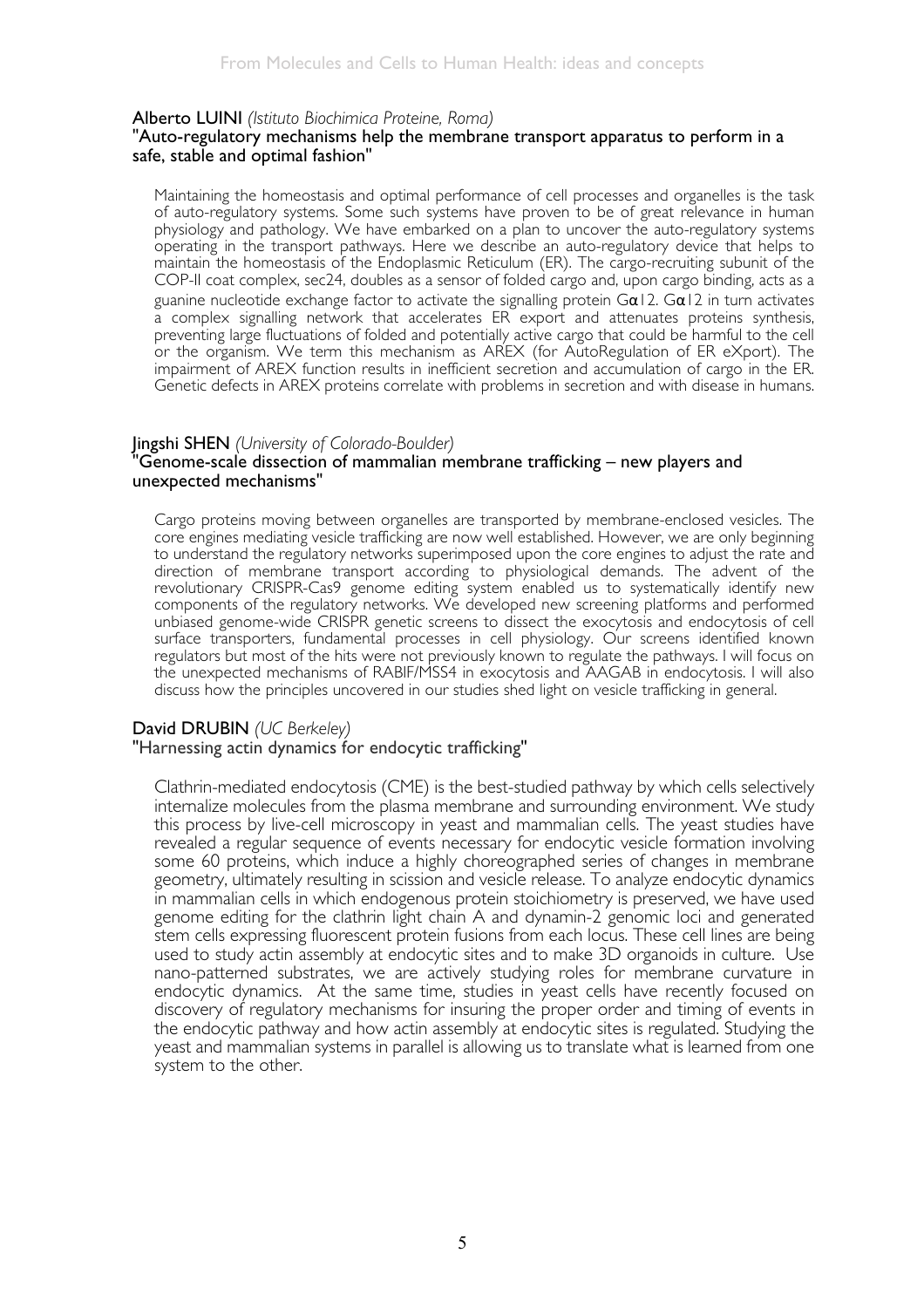# Judith KLUMPERMAN *(University Medical Center Utrecht)* "Multitasking CORVET/HOPS complex components mediate multiple pathways in the endo-lysosomal system"

Membrane fusion is a tightly regulate process depending on Rab-GTPases, SNARE proteins and tethering proteins. Multisubunit tethering complexes (MTCs) regulate various aspects of membrane fusion. They establish the first contact between opposing membranes, promote SNARE assembly, regulate movement along microtubules and are involved in membrane bending. Moreover, individual MTC subunits may act in multiple complexes and vesicular transport pathways. Hence, these versatile complexes are emerging as 'multitasking' complexes forming a link between membrane fusion, organelle motility and signalling.

CORVET and HOPS are MTCs required for fusion in the early and late stages of endocytosis, respectively. They share a core of four proteins, which for CORVET is extended with Vps3 and Vps8 and for HOPS with Vps39 and Vps41. Previously it was shown that the CORVET complex is required for fusion between early endosomes, an important step for endosomal maturation and conversion to lysosomes, the main degradative compartments of the cell. Our present studies show that Vps3 and Vps8 are also required for a specialized recycling pathway from early to recycling endosomes important for integrin trafficking (Jonker et al., Nature Comm., 2018). Depletion of Vps3 or Vps8 resulted in defects in integrin-dependent cell adhesion and spreading, focal adhesion formation, and cell migration. Of note, this pathway was independent of other CORVET subunits and did not affect the canonical recycling pathway marked by transferrin receptor. Thus, these data unexpectedly reveal a CORVET-independent role for Vps3 and Vps8 in a specialized recycling pathway emitting from early endosomes.

As part of the HOPS complex, Vps41 is involved in fusion between late endosomes, lysosomes and autophagosomes. Independently of HOPS, Vps41 is required for direct trans-Golgi network (TGN) to lysosome transport of lysosomal membrane proteins (Pols et al., Nature Comm. 2013; Swetha et al., Traffic, 2011). And in secretory cells, Vps41 self-assembly at the TGN promotes formation of secretory granules (Asensio et al., Dev. Cell. 2013). Recently, two brothers were identified bearing compound heterozygous mutations in Vps41 (S285P and R662\*), presenting cerebellar atrophy accompanied with ataxia and dystonia. VPS41-R662\* is unable to bind to the HOPS complex leading to decreased fusion between late endosomes and lysosomes. VPS41-S285P does bind HOPS but is no longer capable of self-assembly or association with TGN-resembling liposomes. Only when both mutations are expressed the defects lead to a visible phenotype. Based on these data we hypothesize that Vps41 acts in both biosynthetic and endocytotic transport pathways to lysosomes and that these pathways are partially redundant.

A major challenge in studying intracellular transport is to relate the dynamic characteristics of single organelles to their 3D ultrastructure Recently we developed live-cell correlative light-electron microscopy (live-cell-CLEM), which integrates live movies with the corresponding EM image using focused ion beam scanning electron microscopy (FIB-SEM) (Fermie et al., Traffic, 2018). Our method presents a novel way to integrate multiple parameters of subcellular dynamics and architecture onto a single organelle. We will use this methodology to further address the role of MTCs in membrane trafficking, organelle biogenesis and positioning.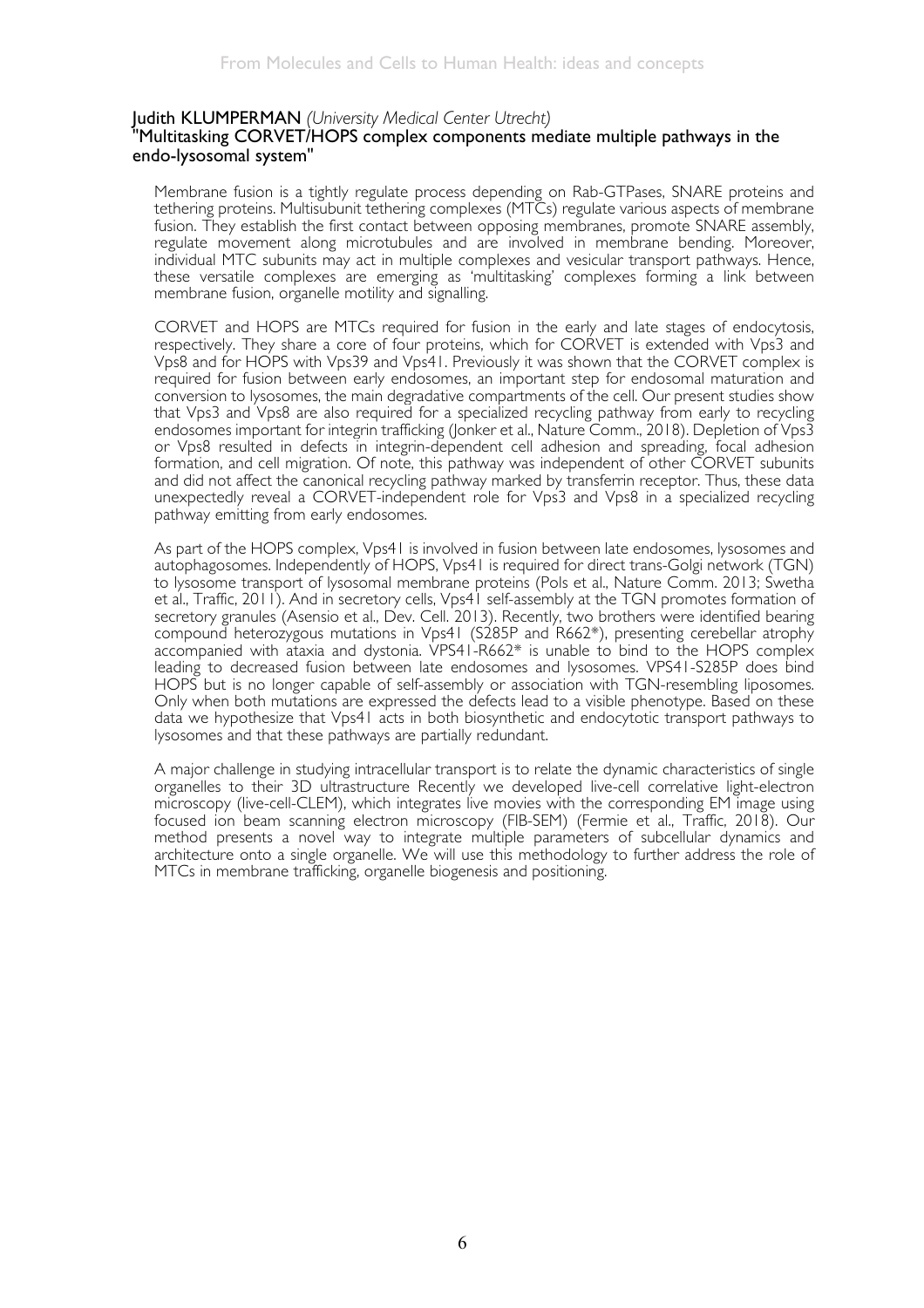### III. Intra-and Extra-Cellular Coordination and Communication

#### *Regulation, Coordination and Communication*

#### Ana-Maria LENNON-DUMENIL *(Institut Curie, Paris)*  "Dendritic Cell migration : from microfluidics to in vivo imaging"

The migration of immune cells is guided by specific chemical signals, such as chemokine gradients. Their trajectories can also be diverted by physical cues and obstacles imposed by the cellular environment, such as topography, rigidity, adhesion, or hydraulic resistance. On the example of hydraulic resistance, it was shown that neutrophil preferentially follow paths of least resistance, a phenomenon referred to as barotaxis. We here combined quantitative imaging and physical modeling to show that barotaxis results from a force imbalance at the scale of the cell, which is amplified by the acto-myosin intrinsic polarization capacity. Strikingly, we found that macropinocytosis specifically confers to immature dendritic cells a unique capacity to overcome this physical bias by facilitating external fluid transport across the cell, thereby enhancing their space exploration capacity in vivo and promoting their tissuepatrolling function. Conversely, mature dendritic cells, which down-regulate macropinocytosis, were found to be sensitive to hydraulic resistance. Theoretical modeling suggested that barotaxis, which helps them avoid dead-ends, may accelerate their migration to lymph nodes, where they initiate adaptive immune responses. We conclude that the physical properties of the microenvironment of moving cells can introduce biases in their migratory behaviors but that specific active mechanisms such as macropinocytosis have emerged to diminish the influence of these biases, allowing motile cells to reach their final destination and efficiently fulfill their functions

#### Bruno GOUD *(Institut Curie, Paris)*  "The RAB6 GTPase, a master regulator of post-Golgi trafficking pathways"

The members of the RAB GTPase family (>60 proteins in man) are master regulators of intracellular transport and membrane trafficking in eukaryotic cells. RAB6 is one of the five ancestral RAB genes conserved from yeast to human. The RAB6 family comprises four proteins, named RAB6A, RAB6A', RAB6B and RAB6C. The two ubiquitously expressed isoforms, RAB6A and A, are generated by alternative splicing of the same gene and localize to the Golgi complex. We and others have established that RAB6 regulates several transport pathways at the level of this organelle.

Our recent work has focused on several aspects of RAB6 function:

- The mechanisms involved in the fission of RAB6-positive transport carriers from Golgi/TGN (Trans-Golgi Network) membranes. We have previously shown that RAB6-Myosin IIA interaction is critical for this process [1]. Recently, we showed that the kinesin protein KIF20A is also involved in the fission process and serves to anchor RAB6 on Golgi/TGN membranes near microtubule (MT) nucleating sites. Our results suggest that the coupling between actin and MT cytoskeletons driven by Myosin II and KIF20A ensures the spatial coordination between the fission of RAB6-positive vesicles from Golgi/TGN membranes and their exit along microtubules [2].

- The role of RAB6 in post-Golgi transport. Using the RUSH system [3] and a variety of secretory cargos, including GPI-anchored proteins, TNF-alpha and Collagen-X, we found that RAB6 associates with post-Golgi vesicles containing all of these cargos. Depletion of RAB6 inhibits their arrival at the plasma membrane. These results suggest that RAB6 could be a general regulator of post-Golgi vesicles, possibly targeting secretory vesicles to defined exocytic sites on the cell surface [4].

- The role of RAB6 in cell lineages and tissues. We have generated mice with a conditional null allele of RAB6A [5]. The mice, which do not express RAB6A and RAB6A', die at an early stage of embryonic development (day 5.5), indicating that RAB6A is an essential gene. The phenotype of RAB6A-/-embryos is very similar to that of beta-1 integrin null embryos. This result is consistent with the finding that a pool of inactive integrins follows the retrograde pathway regulated by RAB6 and that this pathway is critical for adhesion and persistent cell migration [6]. The RAB6 k/o mice were crossed with several mouse lines to deplete RAB6 in various tissues or cell lineages. We will present data illustrating that RAB6 fulfills different functions depending on the cell or tissue context.

References

- 1. Miserey-Lenkei et al. Nat. Cell Biol. 12, 645 (2010).
- 2. Miserey-Lenkei et al. Nat Commun. 8, 1254 (2017).
- 3. Boncompain et al. Nat. Methods 9, 493 (2012).
- 4. Miserey-Lenkei et al. submitted for publication.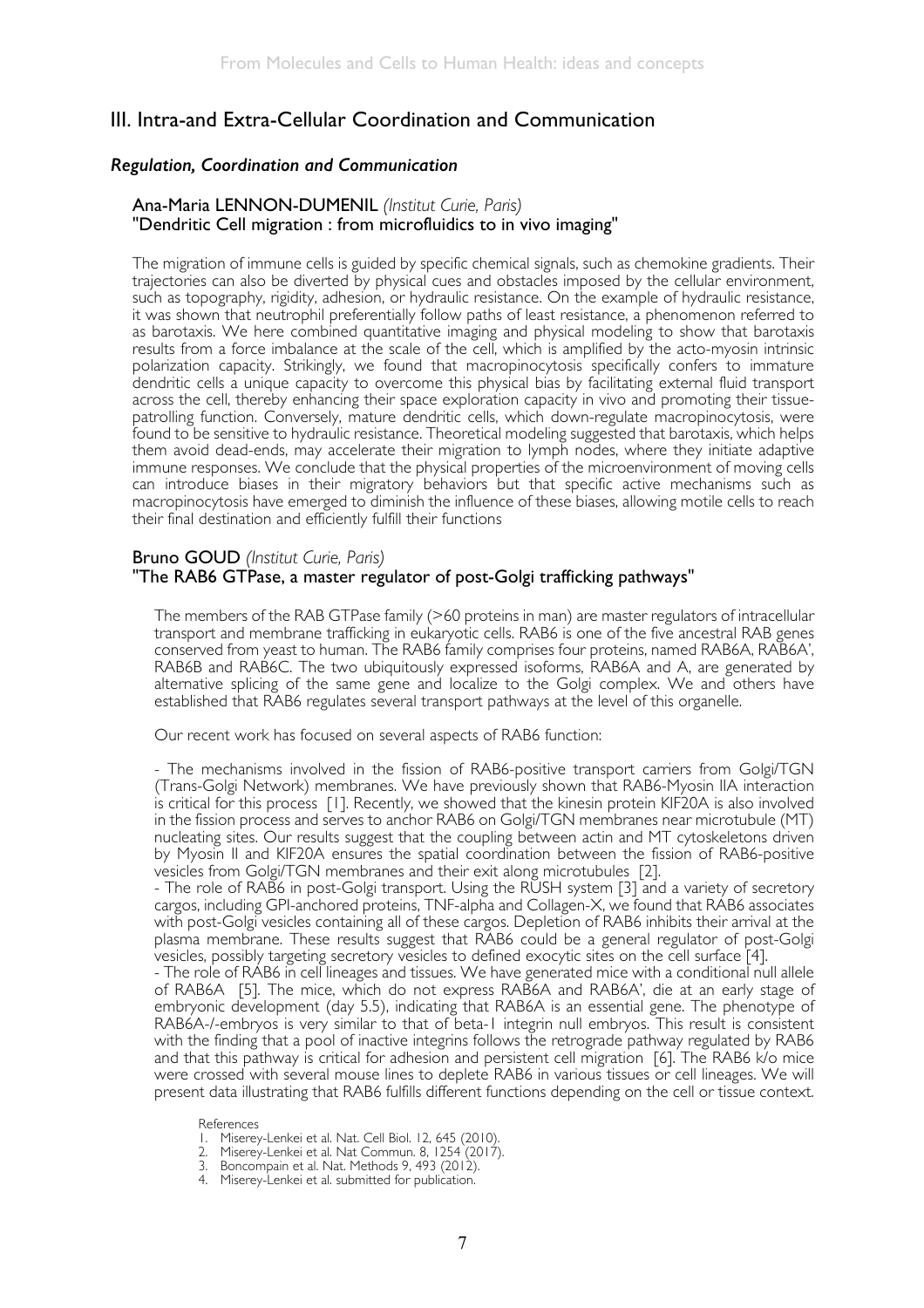- 5. Bardin et al. Biol. Cell 107, 427 (2015).
- 6. Shafaq-Zadah, Gomes-Santos, et al. Nat. Cell Biol. 18, 54 (2015).

#### Nava SEGEV *(University of Illinois, Chicago)*

#### "Regulation and coordination of intra-cellular trafficking pathways"

Our research is aimed at understanding how a basic cellular process, trafficking inside cells, is regulated. In the multiple intracellular trafficking pathways, proteins and membranes are transported between intracellular compartments. Individual pathway steps are regulated by molecular switches termed Ypt/Rab GTPases, whose switching depends on upstream activators.

Our goal is to elucidate how Ypt/Rab GTPases and their cognate activators regulate individual transport steps and coordinate them in the same pathway and in different pathways. Landmark discoveries about the mechanisms and machinery that underlie intracellular trafficking were made in yeast and shown to pertain to humans. Therefore, we are using yeast as a model system to address these complicated issues, because it allows easy utilization of sophisticated genetic approaches in combination with molecular and cellular methods. Furthermore, the relatively small number of players (e.g., 11 Ypts in yeast versus ~70 Rabs in humans) and the resultant simplified interaction networks make yeast an excellent model for studying the coordination of transport steps. Our recent findings show that during cell growth, Ypt1 and Ypt31 GTPases together with their activators coordinate transport through the Golgi, the sorting compartment of the secretory pathway. In contrast, under stress, Ypt1 with different activators regulate shuttling of cargo destined for recycling through the autophagy pathway.

This study is highly relevant to human health because multiple essential processes, such as secretion of hormones, presentation of receptors on the outer cell membrane, internalization of ligands and receptors, and response to stress, depend on efficient and well-coordinated intracellular trafficking. Therefore, impairment of trafficking affects every system in the human body, including the development and functioning of the brain, heart, and immune system. Human homologs of the yeast trafficking regulators we study were implicated in multiple human illnesses, including cancer and neurodegenerative diseases.

#### Keith MOSTOV *(UC San Francisco)*  "Control of length of epithelial tubes in mammals"

Most internal organs consist of tubes lined by a single layer epithelial cells; these tubes usually have a characteristic length. For most organs, little is known about how the length of these tubes is controlled. For example, the small intestine of mammals has a defined length, though very little is known of about the mechanisms that control this length. If a portion of the small intestine is damaged due to disease or injury, either embryonically or postnatally, the length of the small intestine never regenerates. We have uncovered a portion of pathway that controls the length of the small intestine during embryonic development.

#### Yves BARRAL *(ETH Zürich)*  "Yeast as a model for studying the biology of ageing"

Ageing is defined as the process that causes the decline of organismal fitness and increase of mortality with time that is observed through many organisms throughout the tree of life. However, the underlying biology is poorly understood. The strongest current hypothesis poses that ageing evolves through the selection of mutations that have selective advantages through their effects early in life at the cost of fitness later in time. Interestingly, not all organisms undergo ageing, indicating that it is the result of very specific evolutionary strategy or strategies. We study the process of replicative ageing in the budding yeast Saccharomyces cerevisiae, investigating the nature of the processes that cause ageing of yeast mother cells and promote the rejuvenation of their daughters. In my presentation, I will focus on the role of protein aggregates and DNA circles in replicative ageing and the mechanisms ensuring their retention in the mother cell. I will discuss the possible selective advantages of these ageing factors and their retention in yeast mother cells and the consequence that these advantages could have in the context of neurodegenerative diseases, cancer and innate immunity.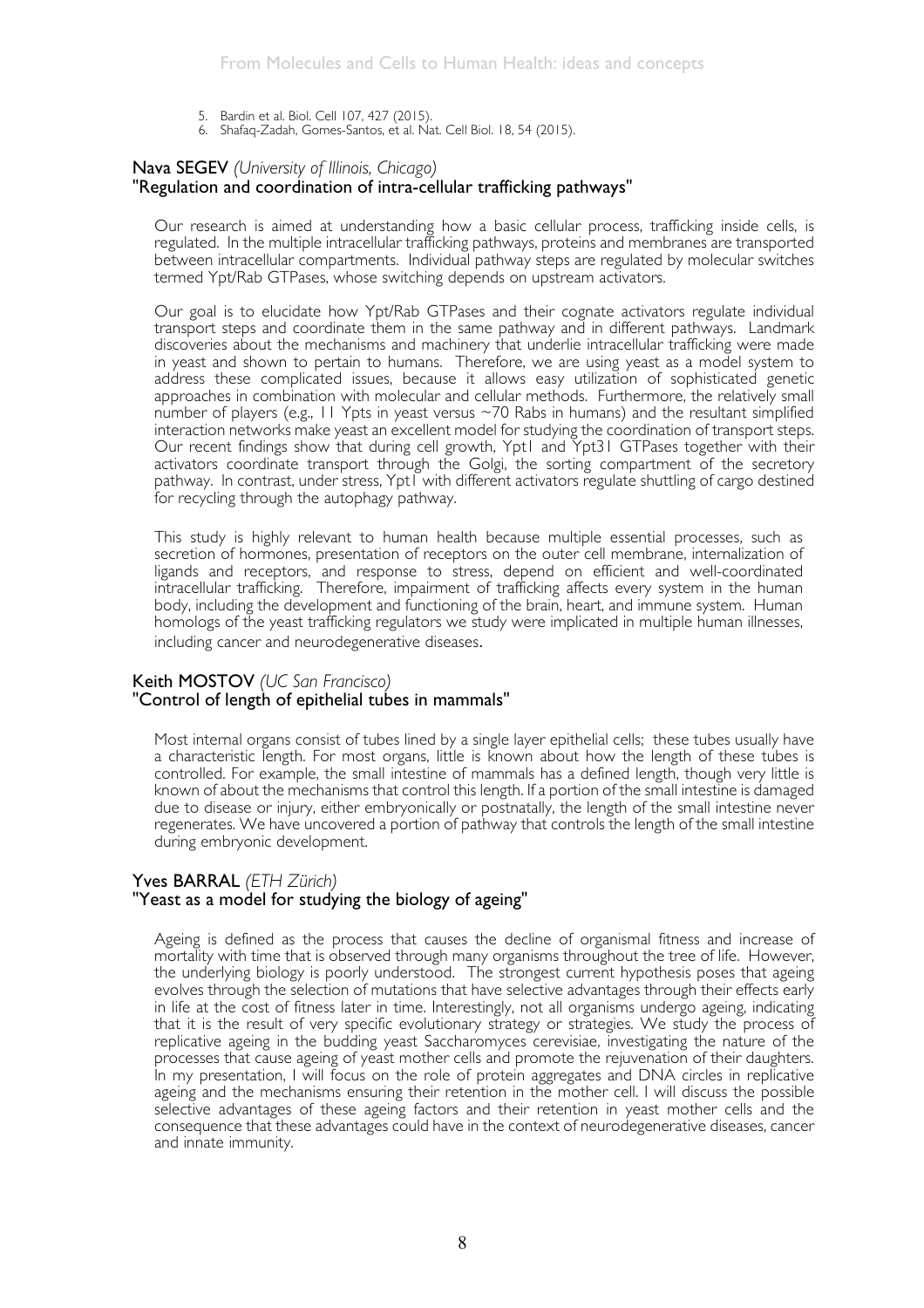## IV. Genomes and Cell fate

#### *Genome expression and manipulation*

# Ruedi AEBERSOLD *(ETH Zürich)* "The proteome in context"

The question how genetic variability is translated into phenotypes is fundamental in biology and medicine. Powerful genomic technologies now determine genetic variability at a genomic level and at unprecedented speed, accuracy and (low) cost. Concurrently, life style monitoring devices and improved clinical diagnostic and imaging technologies generate an even larger amount of phenotypic information. However, the molecular mechanisms that translate genotypic variability into phenotypes are poorly understood and it has been challenging to generally make phenotypic predictions from genomic information alone.

The generation of a general model or theory that makes accurate predictions of the effects of genotypic variability on a cell or organism seems out of reach, at least for the intermediate future. We therefore propose that the precise measurement of molecular patterns that best reflect the functional response of cells to (genomic) perturbations would have great scientific significance. We define the term "proteotype" as a particular instance of a proteome in terms of its protein composition and organization of proteins into functional modules.

In the presentation we will discuss recent advances in SWATH/DIA mass spectrometry that support the fast, accurate and reproducible measurement of proteotypes. We will show with specific case studies that i) the proteotype is highly modular, ii) genotypic changes cause complex proteotype changes and iii) that altered proteotypes affect phenotypes.

Overall, the presentation will introduce the proteotype as a close indicator of the biochemical state of a cell that reflects the response of the cell to (genomic) perturbation and is strong determinant of phenotypes.

#### Romain KOSZUL *(Institut Pasteur, Paris)*

#### "Probing the dynamics of complex microbial communities using DNA tridimensional contacts"

A fundamental question in biology is the extent to which physiological and environmentally-acquired information can be transmitted from an animal to its descendants. I will present an example of transgenerational epigenetic inheritance where a temperature-induced change in gene expression lasts for >10 generations. I will also present an example of an inter-generational effect whereby the physiological state of an animal (it's age) has a large influence on the characteristics of the next generation.

#### Ben LEHNER *(Centre for Genomic Regulation, Barcelona)* "Inter- and trans-generational epigenetic inheritance"

A fundamental question in biology is the extent to which physiological and environmentally-acquired information can be transmitted from an animal to its descendants. I will present an example of transgenerational epigenetic inheritance where a temperature-induced change in gene expression lasts for >10 generations. I will also present an example of an inter-generational effect whereby the physiological state of an animal (it's age) has a large influence on the characteristics of the next generation.

# Joel BADER *(Johns Hopkins University, Baltimore)* "Mistakes in genome design"

Computational design of DNA sequences with defined function is a goal of synthetic biology, but we still lack crucial information required to construct objective functions reflecting reality. Thus, much work in synthetic biology still relies on synthesize-and-screen rather than design-and-build. Because of known unknowns and unknown unknowns, design challenges at the genome level require tradeoffs between the benefits of more ambitious designs and the risks of fatal flaws. The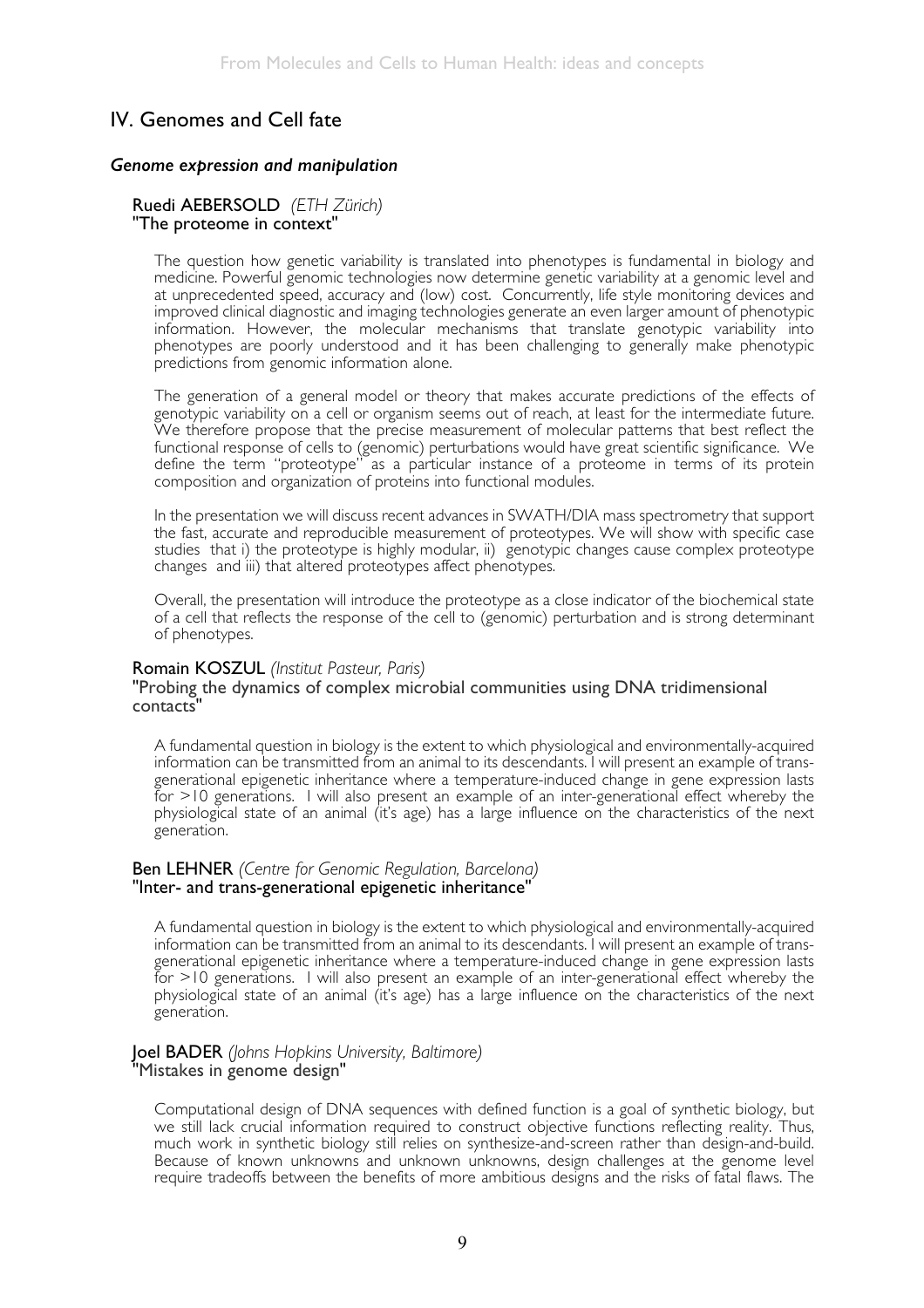complete synthesis of the yeast genome by the international Saccharomyces cerevisiae (Sc2.0) consortium has reached a milestone of 3.5 MB out of 12 MB finished in the form of entire synthetic chromosomes replacing their wild-type cognates, which in turn provides a first opportunity to characterize design flaws. We provide an overview of our mistakes, including both systematic errors and random failures, and discuss how we would have revised the design had we known then what we know now. A general conclusion is that our bug rate was very low, about  $5 \times 10^{-5}$  in fitness defects per bp changed in protein-coding regions, and that our design was much more robust than we had anticipated.

# Miguel SEABRA *(Centro de Estudos de Doenças Crónicas, Lisboa)* "From gene identification to gene therapy trial in 20 years: the Choroideremia example"

The pace of medical progress since the mid-twentieth century has been astonishing. Here we will provide a personal overview to one such achievement. The case in question is a rare X-linked inherited retinal degeneration called Choroideremia (CHM), whose gene was among the first genes cloned using positional cloning techniques in 1990. The function of this gene in cell physiology was discovered only two years later, and this was due to the power of the (then nascent) gene/protein databases. The sequence of the CHM gene matched that of a protein called Rab Escort Protein because it functions on the lipid modification and activation of an important class of cellular GTPases, the Rab family, regulators of membrane traffic.

Much work since led to the idea that Choroideremia is a disease of intracellular membrane traffic. The loss of the CHM protein REP1 is partially compensated by REP2, a related gene. However selected Rab GTPases are not efficiently acted upon by REP2 and therefore their function in membrane traffic events is missing. The combined deficiencies of multiple Rabs lead over time to significant defects in cellular physiology (premature ageing?) and eventually cell death. Surprisingly, the molecular phenotype of CHM is expressed in all cells but the phenotype is restricted to the retina. A convincing explanation for this fact remains to be had. Development of murine models of CHM using conditional knock-out techniques allowed for the generation of mice with CHM disease restricted to one layer of the retina and therefore allowed study the importance of the two critical cell layers in the retina, the photoreceptors and the retinal pigment epithelium. The disease manifests itself in each diseased layer but pigment epithelium disease accelerates photoreceptor degeneration. The availability of mouse models and a very good understanding of the function of the gene allowed for preclinical gene therapy studies to proceed, using various vectors. Studies with AAV2 eventually provided proof-of-concept evidence to support the design of a phase I clinical trial, whose first encouraging results were published in early 2014. That study was recently completed encompassing a 2-year follow-up of 12 patients. Several phase II/III are now underway. It is not too farfetched to predict that gene therapy could be a general treatment for CHM in the next 2-3 years.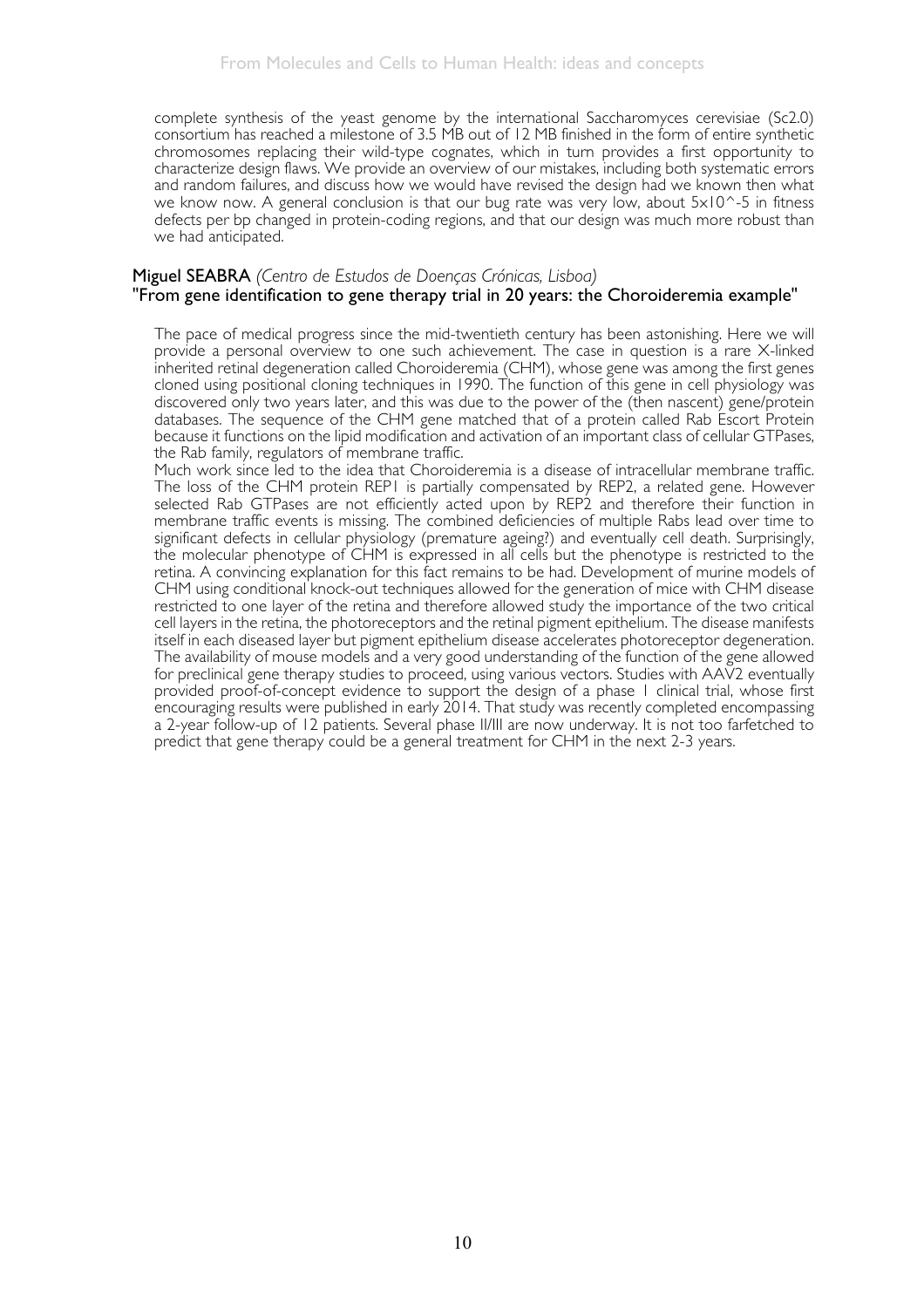## V. Disease, Cancer and Aging

#### *From sequencing genomes to cracking human disease and aging*

#### Jean-Philippe VERT *(ENS Paris - MINES ParisTech - Institut Curie - INSERM)*  "Machine learning for patient stratification from genomic data"

The possibility to collect genomic profiles (gene expression, mutations, …) from cancer patients paves the way to automatic patient stratification from genomic data to predict survival, risk of relapse or response to a therapy, for example. The stratification rule itself is usually estimated automatically on retrospective cohorts of patients with both genomic information and output, using a regression or classification algorithm. This estimation problem is however challenging from a statistical point of view, since candidate genomic markers (expression, mutations…) usually outnumber the number of patients in the cohorts. In this talk I will illustrate the difficulty of estimating such genomic signatures, and present a few methods we have developed in recent years to improve the estimation of genomic signatures, in particular the use of gene networks and of permutations to learn signatures from gene expression or somatic mutations.

#### Nahum SONENBERG *(McGill University, Montréal)* "Translational control of Autism Spectrum Disorder and Fragile-X syndrome"

Translational control plays a critical role in essential cellular processes including cell growth, proliferation, development, and learning and memory. Under most circumstances, translational control is exerted at the initiation step in which the eukaryotic translation initiation factor 4E (eIF4E) interacts with the mRNA 5'cap structure to facilitate the recruitment of ribosomes and promote translation. Importantly, eIF4E preferentially stimulates the translation of a subset of mRNAs. The activity of eIF4E is regulated chiefly by two major signalling pathways: PI3K/Akt/mTOR and Ras/MAPK/Mnk. mTOR directly phosphorylates the 4E-BPs (eIF4E-binding proteins), which are inhibitors of eIF4E, to relieve translational suppression, while Mnk phosphorylates eIF4E to stimulate translation. Aberrations in these pathways result in dysregulated eIF4E activity, which engenders tumorigenesis and neurological disorders such as autism and Fragile-X syndrome.

#### Dafna BAR SAGI *(NYU School of Medicine)* "Oncogenic Ras-dependent Determinants of Tumor Fitness"

Mutations in ras genes are highly prevalent in human cancers and are universally predictive of resistance to virtually all anti-cancer therapeutic modalities. Mutant Ras proteins are endowed with a diverse set of biological capabilities that impinge on homeostatic mechanisms that control cell growth and survival. We have been interested in defining the molecular basis of these capabilities and delineating their contribution to the execution of the oncogenic program. Specifically, our recent efforts have focused on the impact of Ras-dependent oncogenic output on key elements of tumor evolution – metabolic reprogramming, immune evasion and stress resistance. The presentation will provide updates pertaining to these efforts highlighting newly identified Rasdependent vulnerabilities that could potentially be exploited in the design of therapeutic interventions.

# Michael KARIN *(UC San Diego)* "Metabolic and Immune Control of Liver Tumorigenesis"

Hepatocellular carcinoma (HCC) is the second leading cause of cancer-related deaths and develops as a result of chronic liver injury and inflammation. The major causes of chronic liver injury are hepatitis B and C virus infections, but in the US and Europe their pathogenic importance has been eclipsed by non-alcoholic (NASH) and alcoholic (ASH) steatohepatitis. Using a novel mouse model developed in our lab, we have shown that NASH pathogenesis and HCC development depend on endoplasmic reticulum (ER) stress, elevated de novo lipogenesis, ballooning degeneration of hepatocytes, induction of TNF expression and hepatic accumulation of p62. NASH and ASH are also associated with upregulation of immunoglobulin A (IgA), first identified in human patients and confirmed in our mouse model. We found that in both human and mouse livers, elevation of circulating IgA is due to accumulation of IgA-producing plasmablasts and plasma cells. These IgAproducing cells express high amounts of PD-ligand 1 (PD-L1) and IL-10 and possess the ability to